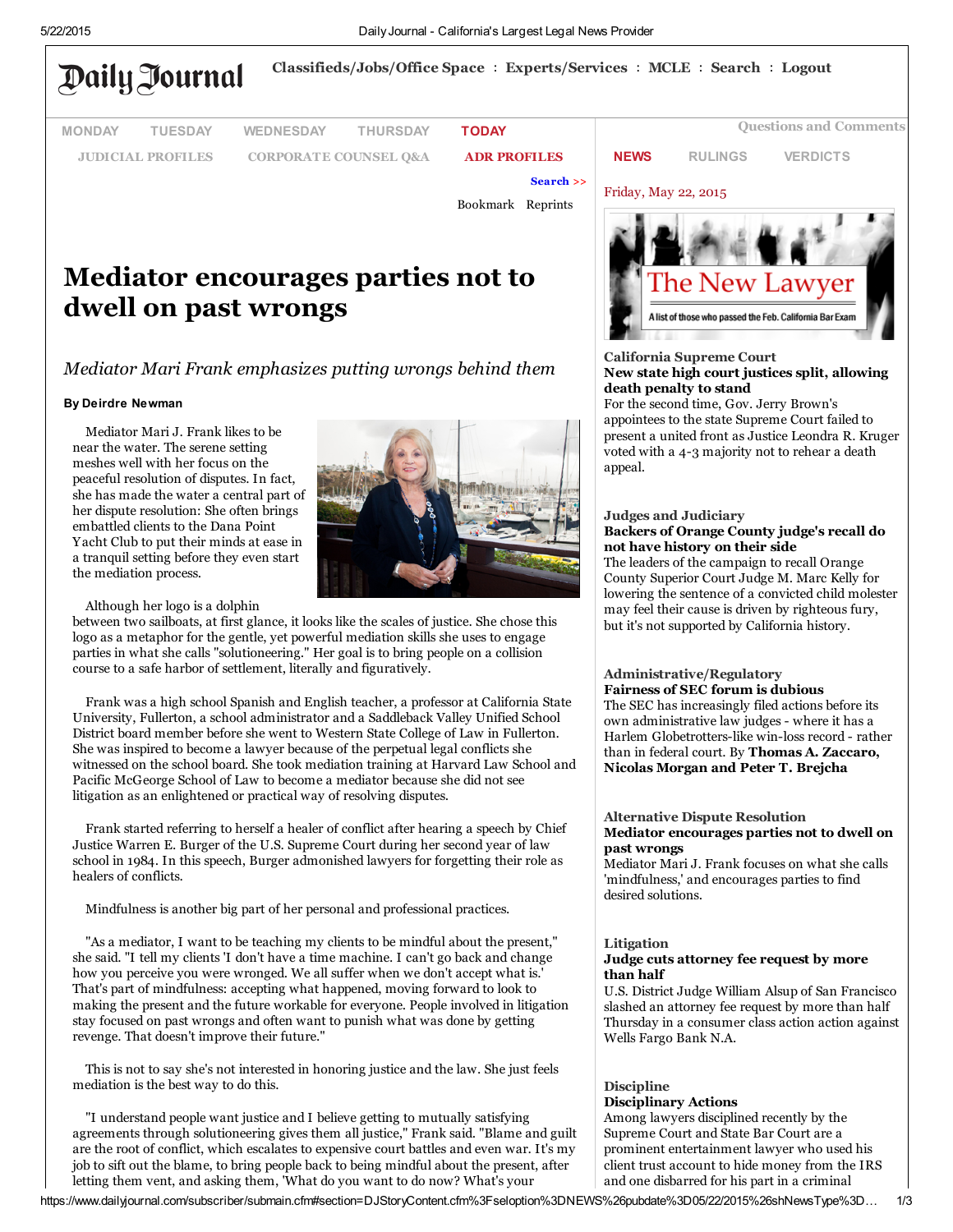proposal?'"

In close to 30 years of doing various types of meditation, Frank says 21 of the divorcing couples who used her services have gotten back together.

"That would never happen with litigation," she said.

Frank does not practice family law exclusively; she also practices civil law. Her psychology studies during her master's degree at Hoftsra University provided her with an arsenal of tools to use when mediating family law, employment law, estate disputes and business conflicts.

Privacy is another expertise Frank has acquired, which she says sets her apart from other mediators. She is a certified privacy expert and has been called upon to testify before Congress and in court cases. She has written several books on privacy and identity theft, and believes strongly that confidentiality is not enough to protect clients anymore and that as a result, attorneys and mediators must also protect information privacy.

Frank encrypts all sensitive documents she sends to her clients and teaches them to do the same. She gives her clients one of her books, "Safeguard Your Identity: Protect Yourself with a Personal Privacy Audit."

Aside from her private practice, which she started in 1987, Frank serves on the Orange County Civil Mediation Panel, which is part of the superior court, and volunteers as a mediator for the Orange County Bar Mediation Fee Dispute Program. She also serves as an adviser and privacy chair of the executive committee of the Law Practice Management and Technology section of the State Bar, as well as serving on the board of the ADR Section of the Orange County Bar.

Peter A. Martin with Pivo, Halbreich, Martin & Wilson LLP, sent a high-profile client to Frank in a case involving complicated loans and claims relating to large tracts of commercial property. There was a lot of animosity among the involved parties before they got to mediation, he said.

Martin praised Frank's demeanor and mediation skills.

"With her disarming smile and accommodating style, [she] was able to get the parties to gather in the same room and become comfortable with the mediation process," he said. "Using her sharp analytical skills, she was able to quickly discern the issues at play, and she understood the difficulties presented in even getting our parties to talk, much less resolve the case."

Frank reached a settlement within a few hours.

Above all else, Frank considers herself a facilitator and educator, with empowerment as her goal.

"I know judges who have become mediators who hammer people. That's not my style," she said. "When you hammer someone, you're not empowering them. The way to empower them is to give them the education they need to make informed choices.

Terrence J. Moore, of Moore & Affiliates, has known Frank since the 1990s. He agrees that she handles parties delicately, with a focus on solutions, and that this elevates her above her peers.

"She is not the typical attorney that is concerned about her fee," Moore said. "She is more concerned about her clients receiving a desired result. I have seen her go over and above many times. I have complete confidence in her skills as a lawyer, mediator and a caring individual. I know of many attorneys in her field, but she is by far the best."

Another attorney who has sent clients to Frank is Violet P. Woodhouse, who has known Frank more than 20 years. Woodhouse has seen Frank resolve some of her most difficult cases through mediation.

"The fact is that she's successful but also able to maintain the impartial role that she has, which is very important," Woodhouse said.

[conspiracy](javascript:pnListName=) that ended in murder

## Solo and Small Firms

## Small San Diego firm specializes in suing lawyers

Stanford and Associates in San Diego specializes exclusively in plaintiffs' legal malpractice cases. [Nevertheless,](javascript:pnListName=) most of the boutique's cases come in as referrals - from other attorneys.

#### Litigation Former Salesforce employee sues for wage and hour violations

A former [Salesforce.com](javascript:pnListName=) Inc. employee has sued the cloud-based computing giant for a variety of wage and hour violations in San Francisco County Superior Court.

Ethics/Professional Responsibility Ensure lateral moves are a win-win In some situations, firms acquire other firms' problems without the reward, and with unforeseen conflicts - both legal and personal. By J. [Randolph](javascript:pnListName=) Evans, Shari Klevens and Suzanne Y. Badawi

Alternative Dispute Resolution Explore the benefits of judicial reference General judicial reference is an underutilized alternative to arbitration that avoids the [unpredictability](javascript:pnListName=) of an arbitration award that need not be based on the law. By Charles L. Pernicka

## Ethics/Professional Responsibility [Deliberations](javascript:pnListName=) of judicial watchdog should be public

The state's judicial watchdog agency, is made up of judges, lawyers and members of the public. Yet the its deliberations are conducted completely under the radar, with no public scrutiny. By Tamir Sukkary

## Litigation

## GPS tracking devices on [employees](javascript:pnListName=) ignite privacy concerns

The intrusion on employee privacy is the basis of a recent lawsuit magnifying the potential wrongful termination claims that could stem from employers using GPS devices.

*Here are some attorneys who have used Frank's alternative dispute resolution*